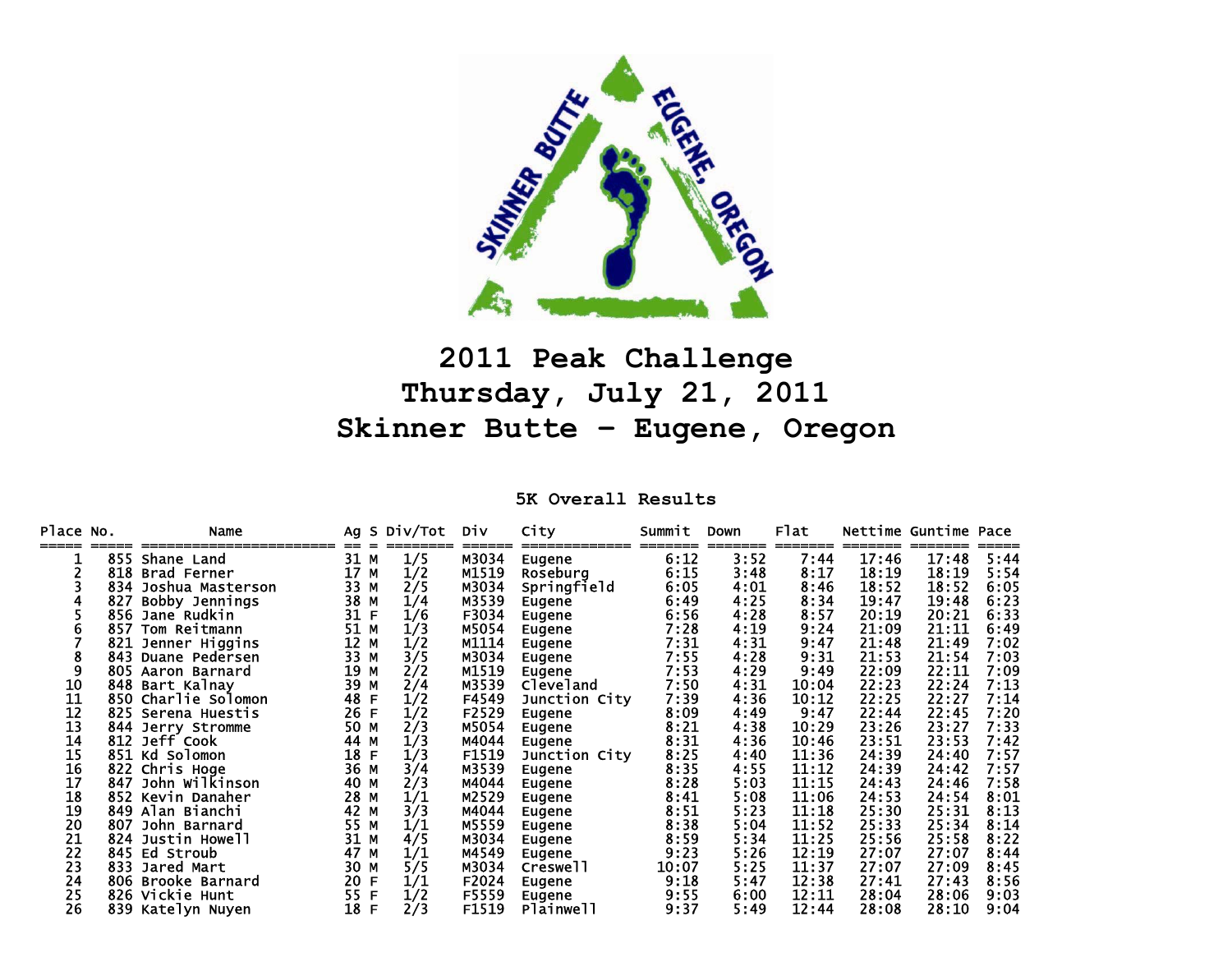| 27 | 809 Richard Barnes   | 39 M | 4/4 | M3539 | Springfield | 9:43  | 5:34  | 12:59 | 28:14 | 28:16<br>9:06 |
|----|----------------------|------|-----|-------|-------------|-------|-------|-------|-------|---------------|
| 28 | 811 Wally Ceccanese  | 12 M | 2/2 | M1114 | Eugene      | 9:28  | 6:15  | 12:41 | 28:21 | 28:23<br>9:09 |
| 29 | 828 Robert Jones     | 67 M | 1/1 | M6569 | Eugene      | 10:24 | 6:09  | 12:32 | 29:02 | 29:05<br>9:22 |
| 30 | 840 Kenrick Nuyen    | 50 M | 3/3 | M5054 | Plainwell   | 10:10 | 6:14  | 12:50 | 29:11 | 29:13<br>9:25 |
| 31 | 831 Jodie Lyche      | 38 F | 1/2 | F3539 | Eugene      | 10:41 | 6:25  | 13:19 | 30:23 | 30:25<br>9:48 |
| 32 | 810 Carmen Bayley    | 63 F | 1/1 | F6064 | Eugene      | 11:12 | 5:56  | 13:35 | 30:41 | 30:43<br>9:53 |
| 33 | 819 Mandi Hash       | 32 F | 2/6 | F3034 | Eugene      | 11:16 | 7:00  | 14:03 | 32:15 | 32:19 10:24   |
| 34 | 804 Hannah Alvord    | 30 F | 3/6 | F3034 | Eugene      | 12:18 | 6:12  | 13:53 | 32:20 | 32:22 10:26   |
| 35 | 846 Marie Sweeten    | 31 F | 4/6 | F3034 | Eugene      | 11:38 | 6:53  | 14:53 | 33:21 | 33:24 10:45   |
| 36 | 830 Heather Lindsey  | 31 F | 5/6 | F3034 | Eugene      | 11:51 | 6:45  | 17:49 | 36:22 | 36:25 11:44   |
| 37 | 837 Vangie Nicklin   | 25 F | 2/2 | F2529 | Eugene      | 13:24 | 7:12  | 15:51 | 36:22 | 36:26 11:44   |
| 38 | 853 Tracy Clark      | 40 F | 1/2 | F4044 | Springfield | 12:46 | 7:41  | 16:49 | 37:14 | 37:15 12:00   |
| 39 | 820 Corinne Henry    | 30 F | 6/6 | F3034 | Coos Bay    | 13:15 | 7:39  | 17:06 | 37:56 | 38:00 12:14   |
| 40 | 823 Penny Hoge       | 42 F | 2/2 | F4044 | Eugene      | 13:02 | 8:25  | 17:02 | 38:24 | 38:28 12:23   |
| 41 | 842 Penelope O'Leary | 47 F | 2/2 | F4549 | Creswell    | 15:16 | 8:17  | 20:08 | 43:36 | 43:41 14:04   |
| 42 | 829 Bruce Koch       | 72 M | 1/1 | M7074 | Vida        | 15:45 |       |       | 44:32 | 44:38 14:22   |
| 43 | 854 Susanne Snyder   | 38 F | 2/2 | F3539 | Eugene      | 15:37 | 10:43 | 20:59 | 47:17 | 47:19 15:14   |
| 44 | 835 Barney McKay     | 79 M | 1/1 | M7579 | Eugene      | 16:25 | 10:36 | 22:46 | 49:42 | 49:46 16:02   |
| 45 | 808 Lavonna Barnard  | 58 F | 2/2 | F5559 | Eugene      | 17:55 | 10:16 | 22:31 | 50:38 | 50:42 16:20   |
| 46 | 841 Sarah Nuyen      | 15 F | 3/3 | F1519 | Plainwell   | 17:42 | 10:44 | 23:42 | 52:03 | 52:08 16:47   |
| 47 | 838 Jacqueline Nuyen | 54 F | 1/1 | F5054 | Plainwell   | 17:46 | 10:38 | 23:44 | 52:03 | 52:08 16:47   |

## **5K Results By Age Group**

**(Based on Gun Time per USATF rules)** 

| MALE AGE GROUP: 11 TO 14   |    |             |      |                    |    |                    |
|----------------------------|----|-------------|------|--------------------|----|--------------------|
| 1 Jenner Higgins           | 12 | 21:49       | 7:02 | 2 Wally Ceccanese  | 12 | 28:23<br>9:09      |
| MALE AGE GROUP: 15 TO 19   |    |             |      |                    |    |                    |
| 1 Brad Ferner              | 17 | 18:19       | 5:54 | 2 Aaron Barnard    | 19 | 22:11<br>7:09      |
| FEMALE AGE GROUP: 15 TO 19 |    |             |      |                    |    |                    |
| 1 Kd Solomon               | 18 | 24:40       | 7:57 | 3 Sarah Nuyen      | 15 | 52:08 16:47        |
| 2 Katelyn Nuyen            | 18 | 28:10       | 9:04 |                    |    |                    |
| FEMALE AGE GROUP: 20 TO 24 |    |             |      |                    |    |                    |
| 1 Brooke Barnard           | 20 | 27:43 8:56  |      |                    |    |                    |
| MALE AGE GROUP: 25 TO 29   |    |             |      |                    |    |                    |
| 1 Kevin Danaher            | 28 | 24:54 8:01  |      |                    |    |                    |
| FEMALE AGE GROUP: 25 TO 29 |    |             |      |                    |    |                    |
| 1 Serena Huestis           | 26 | 22:45       | 7:20 | 2 Vangie Nicklin   | 25 | 36:26 11:44        |
| MALE AGE GROUP: 30 TO 34   |    |             |      |                    |    |                    |
| 1 Shane Land               | 31 | 17:48       | 5:44 | 4 Justin Howell    | 31 | 25:58<br>8:22      |
| 2 Joshua Masterson         | 33 | 18:52       | 6:05 | 5 Jared Mart       | 30 | 27:09<br>8:45      |
| 3 Duane Pedersen           | 33 | 21:54       | 7:03 |                    |    |                    |
| FEMALE AGE GROUP: 30 TO 34 |    |             |      |                    |    |                    |
| 1 Jane Rudkin              | 31 | 20:21 6:33  |      | 4 Marie Sweeten    | 31 | 33:24 10:45        |
| 2 Mandi Hash               | 32 | 32:19 10:24 |      | 5 Heather Lindsey  | 31 | 36:25 11:44        |
| 3 Hannah Alvord            | 30 | 32:22 10:26 |      | 6 Corinne Henry    | 30 | 38:00 12:14        |
| MALE AGE GROUP: 35 TO 39   |    |             |      |                    |    |                    |
| 1 Bobby Jennings           | 38 | 19:48       | 6:23 | 3 Chris Hoge       | 36 | 7:57<br>24:42      |
| 2 Bart Kalnay              | 39 | 22:24       | 7:13 | 4 Richard Barnes   | 39 | 28:16<br>9:06      |
| FEMALE AGE GROUP: 35 TO 39 |    |             |      |                    |    |                    |
| 1 Jodie Lyche              | 38 | 30:25       | 9:48 | 2 Susanne Snyder   | 38 | 47:19 15:14        |
| MALE AGE GROUP: 40 TO 44   |    |             |      |                    |    |                    |
| 1 Jeff Cook                | 44 | 23:53       | 7:42 | 3 Alan Bianchi     | 42 | $25:31 \quad 8:13$ |
| 2 John Wilkinson           | 40 | 24:46       | 7:58 |                    |    |                    |
| FEMALE AGE GROUP: 40 TO 44 |    |             |      |                    |    |                    |
| 1 Tracy Clark              | 40 | 37:15 12:00 |      | 2 Penny Hoge       | 42 | 38:28 12:23        |
| MALE AGE GROUP: 45 TO 49   |    |             |      |                    |    |                    |
| 1 Ed Stroub                | 47 | 27:07       | 8:44 |                    |    |                    |
| FEMALE AGE GROUP: 45 TO 49 |    |             |      |                    |    |                    |
| 1 Charlie Solomon          | 48 | 22:27       | 7:14 | 2 Penelope O'Leary | 47 | 43:41 14:04        |
| MALE AGE GROUP: 50 TO 54   |    |             |      |                    |    |                    |